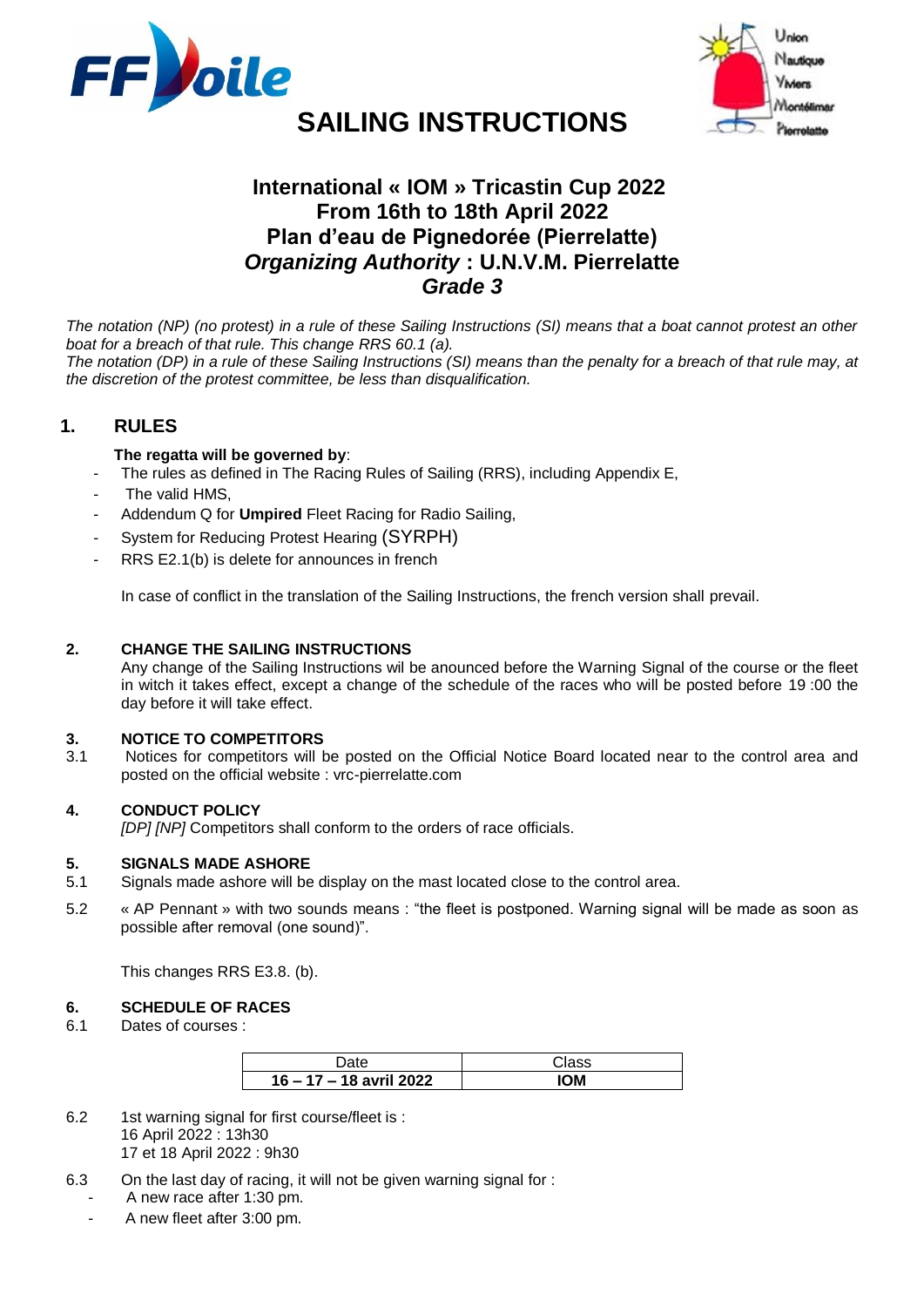#### **7. HEAT ANNOUNCEMENT**

Each starting procedure will be announced as follows: "Race n° N, Heat (x) to the start".

#### **8. ZONES DE COURSE**

Control area will be on the hillock unless the race committee inform otherwise in case of particular weather conditions. It will then be described on the Official Notice Board. Launching area will be described & posted on the Official Notice Board.

#### **9. COURSES**

.

9.1 Courses will be posted on the Official Notice Board (see appendix courses). They can be modified. The course to sail will be posted on the official notice board located near the control area.

#### **10. MARKS**

| Start             | Racing Marks      | Finish            |
|-------------------|-------------------|-------------------|
| Blue/yellow buoys | Blue/orange buoys | Blue/yellow buoys |

#### **11. ZONES WHO ARE OBSTRUCTION**

The zones who are considarated as obstructions are posted on the official notices board.

#### **12. START**

- 12.1 The starting line is the course side line between blue/yellow buoys.
- 12.2 A boat, not starting after 4 minutes after her starting signal will be score DNS without a hearing (this changes RRS A5.1 and A5.2).

#### **13. FINISH**

The finish line is the course side line between blue/yellow buoys.

#### **14. PENALTY SYSTEM**

Addendum Q shall apply. The text will be posted on the Official Notice Board.

#### **15. TARGET TIME AND TIME OUT LIMIT**

15.1 Except for the race number 1 (no time limit) the time out limit are :

| <b>Target Time</b>                                                         | Time out limit for the 1st boat                                                 |  |
|----------------------------------------------------------------------------|---------------------------------------------------------------------------------|--|
| 15 minutes                                                                 | 30 minutes or the necessary time for that 6 boats (or 4 boats HMS system « B ») |  |
| maximum stay racing, instead of what is the belated time if several fleet. |                                                                                 |  |

- 15.2 Boats not finishing 5 minutes after the first boat finish will be score DNF (this change RRS 35, A4 and A5.). 15.3 Not respecting target time cannot be a reason for asking for redress (this chages RRS 62.1(a).If, only one
- fleet, the time out limit to finsih after the first boat is 5 minutes.

#### **16. REQUEST FOR HEARING**

- 16.1 If SYRPH apply, text will be posted on the official notice board
- 16.2 The protest time limit is 10 minutes after the last boat has finish her fleet. Time limit will be posted on the official notice board
- 16.3 Protest forms are available at the jury's secretary located near the area control.
- 16.4 Notices will be posted no more 10 minutes later after the time limit to inform the competitors about hearing in wich they are involved. Jury room is located near the control area. Hearings will start in time posted on the officail notice board.
- 16.5 The last day of the regatta request for a reopenning shall be lodged :

(a) in the protest time limit if the party requesting for redress or reopenning has been informed of the decision the day before.

(b) no more than 10 minutes after the party requesting for reopenning has been informed of the decision the same day or for a request for redress no more than 10 minutes after the decision has been posted.

This changes RRS 66 and 62.2